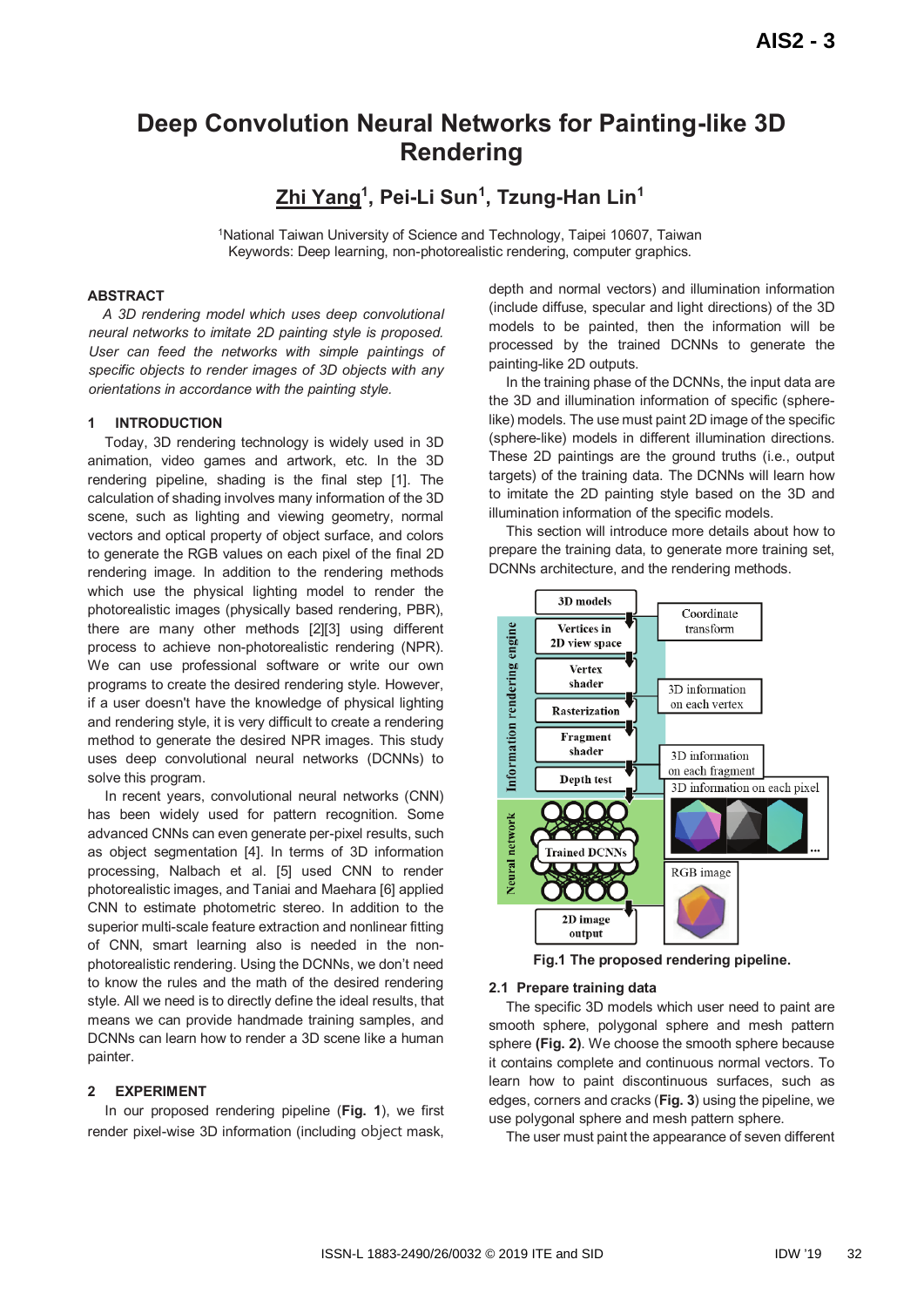illumination directions of the smooth sphere with the same painting style. The configuration of the 7 point lightsources is shown in **Fig. 4**. We place the light sources around the model from 0 to 180° polar angle, and the angle between two neighboring light sources is 30°. For clarity, we named each light source as  $L_{(θ, ω)}$ , θ is azimuthal angle and φ is polar angle. The purpose of this setting is that we can generate great amount of different illumination directions by these seven light sources, more details will be introduced in Section 2.2. Polygonal sphere and mesh pattern sphere are only used to learn how to paint the discontinuous surfaces, so we can simply choose the light source  $L_{(0^{\circ}, 30^{\circ})}$ .



**Fig.2 3D models we use to create the training set: (a) Smooth sphere, (b) Polygonal sphere, (c) Mesh pattern sphere.** 



**Fig.3 Different types of surface: (a) Smooth surface, (b) Edge or corner, (c) Crack.** 



**Fig.4 Configuration of point light sources.** 

The 3D and illumination information, which is the input of our training data, is generated by our rendering engine, which was built by C++ and OpenGL. The 3D information includes object masks, depth maps and normal vectors; and the illumination information includes diffuse, specular and light directions. The diffuse and specular are generated by Phong shading. The information mentioned above is usually used as the reference when we are painting.

## **2.2 Pre-process the training data**

To enhance performance of our DCNNs, we generating more training sets by rotating the 2D painting images. The painting images of smooth sphere in 5 different light sources including  $L_{(0^{\circ},30^{\circ})}$ ,  $L_{(0^{\circ},60^{\circ})}$ ,  $L_{(0^{\circ},90^{\circ})}$ ,  $L_{(0^{\circ},120^{\circ})}$  and  $L_{(0^{\circ},150^{\circ})}$  are rotated two degrees step by step. This process will produce 902 ground truth images of smooth sphere in different illumination directions. And for both polygonal sphere and mesh pattern sphere, that will produce 180 ground truth images.

The 3D and illumination information corresponding to these newly generated ground truth images can be easily produced by changing the position of the light source and transforming the model in the OpenGL program.

Finally, we got 1262 training sets; we can start the DCNNs training.

#### **2.3 Architecture of DCNNs**

The proposed DCNNs is built with Tensorflow. We use U-shape neural networks as the DCNNs architecture (**Fig. 5**). The structure can produce pixel-wise outputs. The whole structure has two paths (see **Fig. 5**): left one is contracting path and right one is expansive path. The size of each input image is 512x512 pixels. We stack these images and feed this 512x512x10 (depth of normal vectors and light directions are both in 3 channels and the other are 1) input data into the contracting path. The resolution of feature map will be decreased and the depth will be increased through each step. One step contains two convolutions and ReLU layers, we do down-sampling on the output feature maps of each step through pooling and then pass it to the next step. The feature map is contracted to the size of 32x32x1024, then enter the expansive path. Steps in the expansive path will increase the resolution and decrease the depth. The output of each step in this path will be up-sampling through up-convolution and passed to the next step. Before it enters the next step, it will concatenate with the feature maps from the same step in the contracting path first. In the last step of the expansive path, the network finally generates the result, which is a 512x512 resolution RGB image, through two convolutions and ReLU layers.

We set the size of each convolution filter to be 3x3, and the size of each step is shown in **Fig. 5**. We use PSNR (peak signal-to-noise ratio) as the loss function of our network, and use Adam to optimize our model.

In addition to the pixel-wise output of this architecture, it also has a benefit that the loss of high frequency details caused by the down-sampling will be reduced. It is because of the concatenation between the contracting and the expansive paths.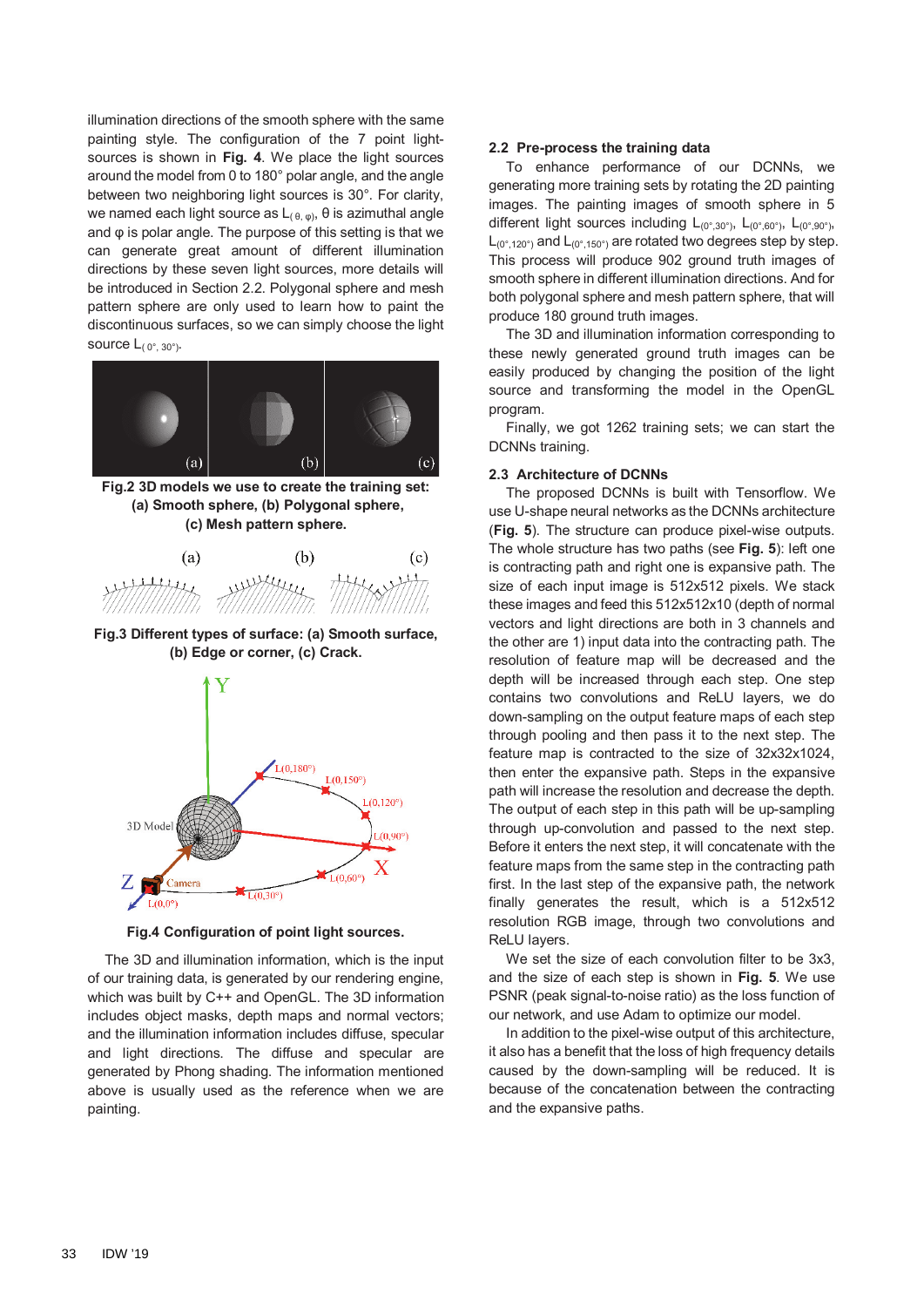

**Fig. 5 Networks architecture**

#### **2.4 Generate 3D and illumination information**

Our input information contains object mask, depth, normal vectors, diffuse, specular and light direction, as show in **Fig. 6**. We create some shaders to generate the information, and there are some details about processing the normal vectors, diffuse and specular reflections of a surface.

## **2.5 Normal vectors**

The normal vectors were stored in the 3D models, so we do not have to generate it by ourselves. All we need to do is to transform the coordinate system of normal vectors from world space to camera space. It is easy to do by multiply the normal vectors with the model matrix and view matrix. However, normal vectors are only direction vectors and do not represent a specific position in a space. If we want to multiply the normal vectors with these matrices, we should set the fourth component of a normal vector to zero, and then we can multiply with the 4x4 matrix without translation. **Equ. 1** shows the coordinate transformation of normal vectors.

$$
\begin{bmatrix} x_{cam} \\ y_{cam} \\ z_{cam} \\ 0 \end{bmatrix} = M_{view} \cdot M_{model} \cdot \begin{bmatrix} x_{local} \\ y_{local} \\ z_{local} \\ 0 \end{bmatrix} \quad (1)
$$

The subscripts "local" denote the local space and "cam" denote the camera space. After this process, we can simply get the normal vectors in the camera space by normalizing the result.

## **2.6 Diffuse & specular**

We use Phong reflection model (**Equ. 2**) to calculate diffuse and specular light reflections of the 3D model. The parameter setting is shown in **Table 1.** Where the  $\hat{L}$ ,  $\hat{N}$ ,  $\hat{R}$ and  $\hat{V}$  represent vectors of lighting, surface normal, surface reflection and viewing respectively, and the subscript *m* is an index number for different light source. We generate diffuse reflection by setting the *is* in **Equ. 2** as zero, and generate specular reflection by setting both of *ia* 

and *id* equals to zero.

$$
I_p = K_a i_a + \sum_{m \text{ } \in \text{ } lights} \left( K_d \left( \hat{L}_m \cdot \hat{N} \right) i_{m,d} + K_s \left( \hat{R}_m \cdot \hat{V} \right)^{\alpha} i_{m,s} \right)
$$
\n
$$
(2)
$$



**Fig. 6 Input information of one training set: (a) Phong shading, (b) object mask, (c) depth (z coordinates), (d) normal vector, (e) diffuse, (f) specular and (g) light direction.** 

**Table 1 Parameter setting in Equ. 2** 

| Symbol      | Describe                        | Setting                           |
|-------------|---------------------------------|-----------------------------------|
| la          | Ambient light                   | $R = 0.2$ , $G = 0.2$ , $B = 0.2$ |
| ld          | Diffuse light                   | $R = 0.8$ , $G = 0.8$ , $B = 0.8$ |
| Is          | Specular light                  | $R = 1.0$ , $G = 1.0$ , $B = 1.0$ |
| $K_{\rm a}$ | Ambient reflection<br>constant  | $R = 0.2$ , $G = 0.2$ , $B = 0.2$ |
| $K_d$       | Diffuse reflection<br>constant  | $R = 0.8$ , $G = 0.8$ , $B = 0.8$ |
| $K_{s}$     | Specular reflection<br>constant | $R = 1.0$ , $G = 1.0$ , $B = 1.0$ |
|             | <b>Shininess</b>                |                                   |

## **3 RESULTS**

After training the proposed DCNNs, we can finally render images by our rendering pipeline. We use two datasets to train our DCNNs, one is painted with watercolor, another is painted with computer painting software. The paintings of each dataset are shown in **Fig.7**. To demonstrate the rendering ability of our pipeline, we chose six 3D models as our input, the rendering result is shown in **Fig. 8** and **Fig. 9**.

We could see that the DCNNs can rendering color correctly with both painting style in various light directions.

Our pipeline can also paint outline of each model, and for **Fig. 9**, if you look carefully, you could find out that the outlines have different width due to the light direction just like the paintings in the dataset.

However, the DCNNs have limitation in learning some painting details. For the watercolor dataset, DCNNs fail to learn some properties of watercolor, like water stain and uneven colors. For the software dataset, DCNNs learn to paint the edge between two different colors, but the edge is not as sharp as the original painting. For the both datasets, the polygonal sphere and mesh pattern